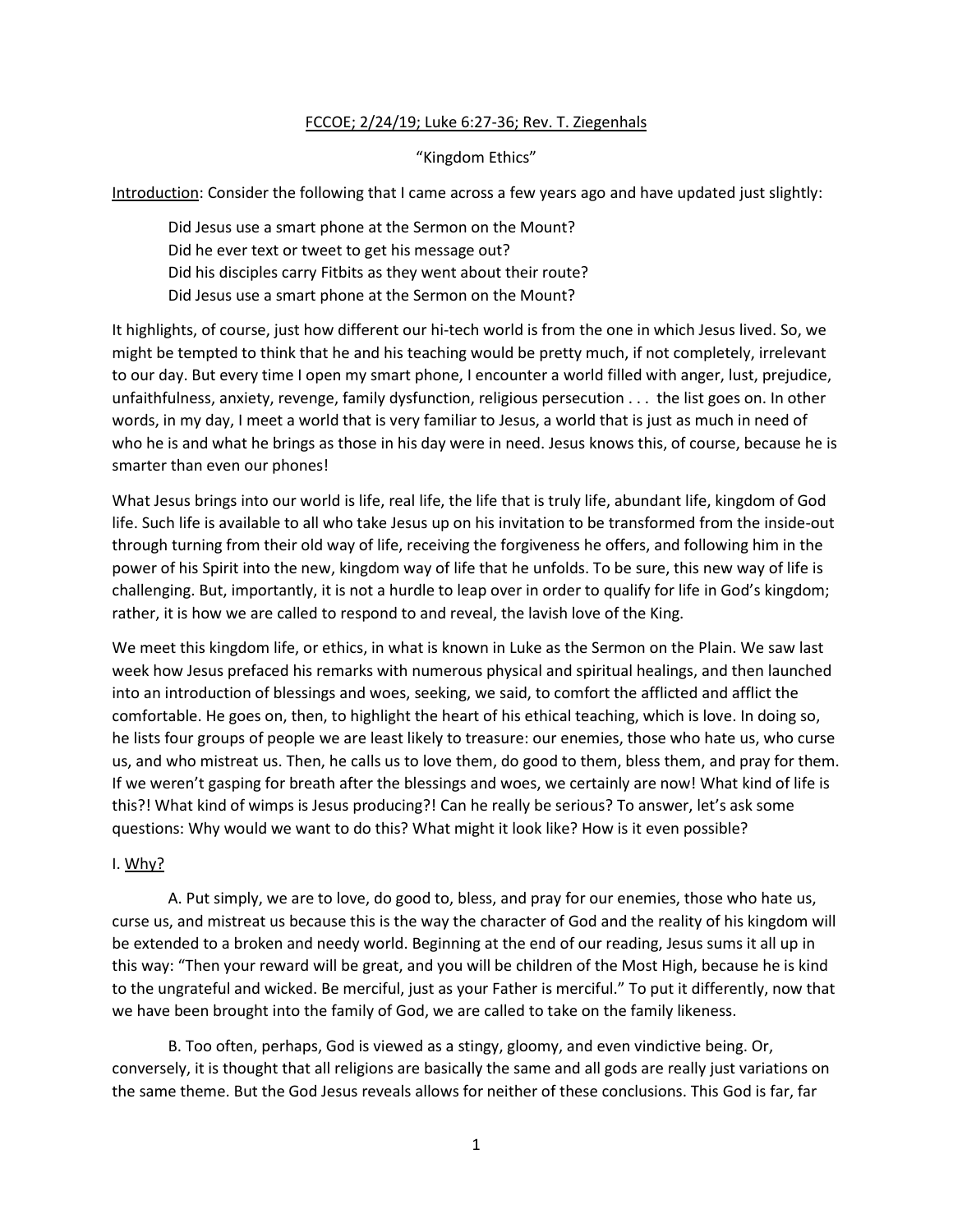different from any other. This God's love is extravagant. This God reigns over a kingdom, as NT Wright puts it, that is glorious, uproarious, and absurdly generous. This God is so merciful that his mercy extends to those who are our enemies, those who hate us, those who curse us, and those who mistreat us. Remarkably, one of the primary ways this God has decided to reveal this to others is through how we treat them, what we say to them and what we do for them.

## II. What?

A. So what does this kind of love and doing good look like? What it doesn't look like is loving those who love us, doing good to those who are good to us, and lending to those who we're pretty sure will repay us. That's an ethic that is driven by an exchange, or by a contract. "You do for me and I'll do for you. You stop doing for me and I'll stop doing for you. You do me harm and I'll do you harm." Any old sinner can operate this way, Jesus observes. Instead, the kind of kingdom of God love Jesus is talking about looks like turning the other cheek and taking another slap—a sign of disrespect in the ancient world—instead of seeking revenge. It looks like giving something extra to a thief who has already taken your coat. It looks like lending without worrying about repayment. It looks like letting something be taken without demanding it back. It looks, although Jesus doesn't say so here, like a marriage, a relationship which is not driven by a contract—what I can get from the other—but a covenant—what I can give to the other, even when, and especially when, the other isn't doing a very job of giving to me!

B. Two words of caution here. First, we need to be discerning. There will be times when we will need to protect ourselves in various ways. Jesus wouldn't want a woman to take repeated abuse from her husband. As the Keller's put it in their book on marriage that we're working through on Sunday evenings, she is called to love him by forgiving him, and then having him arrested! Or, one who drives intoxicated on a highway needs to lose their license. Or, the snowboarder who cuts the legs out from another skier needs to be disciplined by the ski patrol. For these kinds of situations, and many others, God has provided for a governing, and restraining authority (see Ro. 13). Second, at the same time, we need to feel the tension here and be careful not to try and water down the instructions Jesus gives with dozens of qualifications that come to our minds. At the very least we should be asking ourselves the question about motivation: Is it revenge we have in mind, or the good of the one who has offended us in some way? Is our response revealing the character of the kingdom of God and the lavish love of the King? What might bring healing, or woo another to seek the grace of God?

Illustration: It's worth reflecting here for a few minutes on the OT text the church pairs with this account in Luke; it is the story of Joseph, spelled out for us in the latter chapters of Genesis. The story of Joseph is the story of a sad, troubled, family whose dysfunction runs back for generations and is characterized by dishonesty, manipulation, sibling rivalry, and other not so honorable behavior. Joseph is the youngest of twelve brothers but is his father's favorite (hence the beautiful coat of many colors his dad gives only to him), a status he lords over his brothers.

One day, his brothers seize the opportunity to get rid of their bratty, big-mouthed, dreaming little bro. They were going to kill him but instead, sell him off as a slave. To cut a long story very short, he ends up serving the Egyptian Pharaoh, rising to second in command, and heading up the Egyptian welfare program. This ends up saving Egypt from famine. When the famine spreads and his brothers show up looking for food, years have gone by since they had gotten rid of Joseph. While they don't recognize him, he recognizes them. What will he do? Will he seek revenge? Will he get even? While he toys with them for a while, while his actions and emotions are not always straightforward, ultimately, he makes a